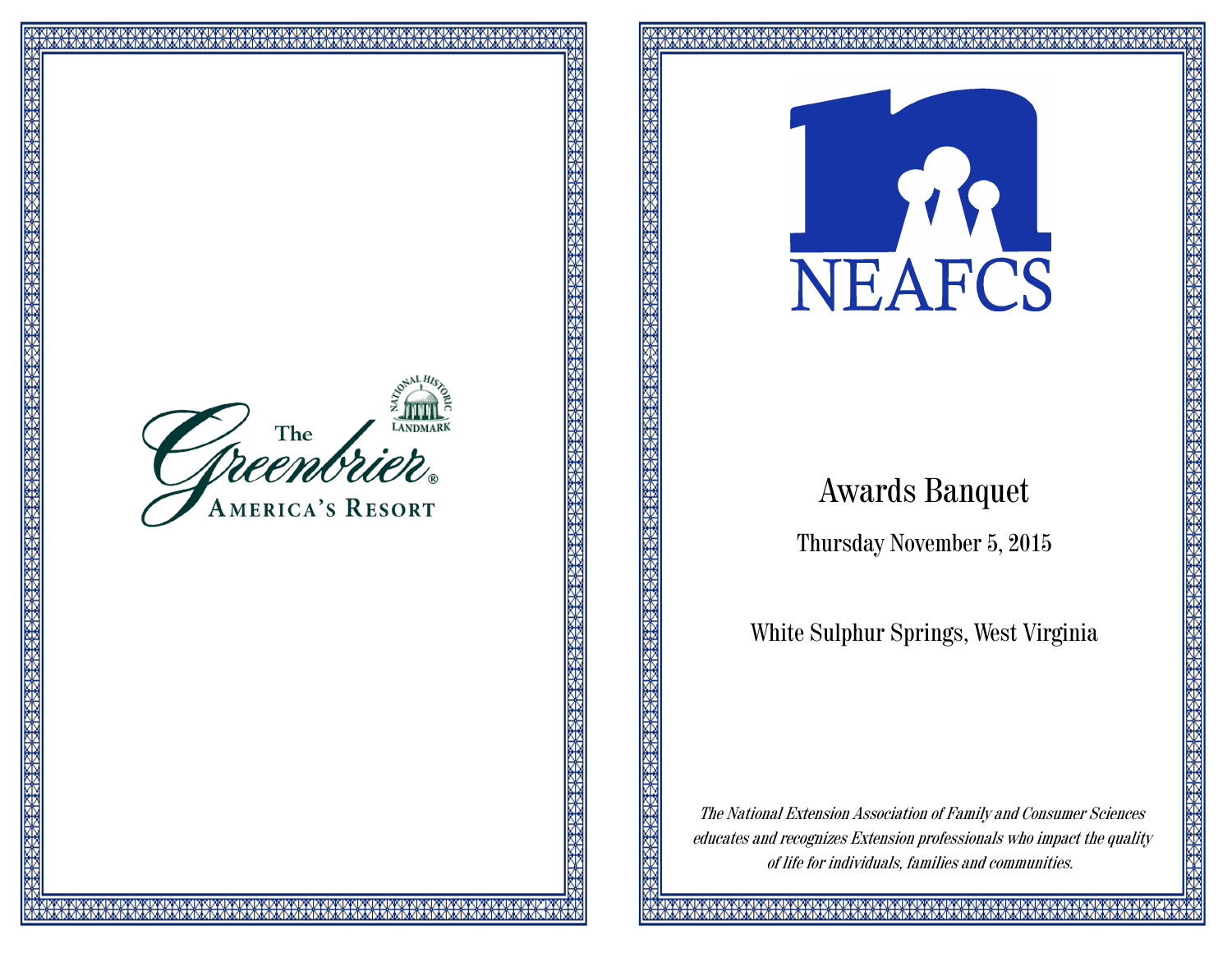# 2015 National Award Winners

#### Friend of NEAFCS

Bill Viar - American Income Life Insurance

#### NEAFCS Educator of the Year

National Winner – Gail Brand, Nebraska

#### NEAFCS Past Presidents' New Professional

National Winner – Ricki McWilliams, Florida

# Mary W. Wells Memorial Diversity Award

1 st National Winner – Karlys Wells and team, Dakota

2 nd National Winner – Sondra Ganus Thorne, Tennessee

 $3<sup>rd</sup>$  National Winner – Kimberly Burgess Neloms and team, Alabama

# Florence Hall Award

1 st National Winner – Michelle Treber and team, Ohio

2 nd National Winner – Lori Zierl and team, Wisconsin

3 rd National Winner – Joan Koonce and team, Georgia

# NEAFCS Indiana Affiliate -Don Felker Financial Management Award

1 st National Winner – Amanda Christensen and team, Utah

2 nd National Winner – Barbara O'Neill and team, New Jersey

3 rd National Winner – Mia Russell, Maryland

#### American Cleaning Institute -Clean and Healthy Families & Communities Award

National Winner – Mary Ann Lienhart Cross and team, Indiana National Winner – Lisa Treiber, Michigan

#### Community Partnership Award

1 st National Winner – Eunice Buckner, Texas

2 nd National Winner – Ellie McCann and team, Minnesota

# Early Childhood Child Care Training Award

1 st National Winner – Mary Schroeder and team, Minnesota 2 nd National Winner – Lisa Jordan and team, Georgia

3 rd National Winner – Gail Innis and team, Michigan

Alabama Celvia Stovall

Alaska Julie Cascio

Arizona Daniel McDonald

Arkansas Lisa Washburn Theresa James

California Patti Wooten Swanson

Florida Heidi Copeland

Georgia Helen Carter

Idaho Laura L. Sant

Iowa Joy Rouse

Kansas Diann Gerstner Christine McPheter

Distinguished Service Award Continued

Kentucky Joan Martin Debbie Temple Leslie Workman

Michigan Gail Innis

Michigan Brenda Long

Minnesota Katherine Brandt

Mississippi Karen Benson

New Mexico Elena Bowers

North Carolina Molly Alexi Renay Knapp

Ohio Shannon Carter Shari Gallup

Oklahoma Gale Mills

Oregon Janice Smiley

Pennsylvania Kathryn DiGuiseppe

Tennessee Kelli Bottoms Danita Brookins Z. Tennille Short

Texas Louraiseal McDonald

Utah Carolyn Washburn

Virginia Kimberly Edmonds

West Virginia Patricia Morrison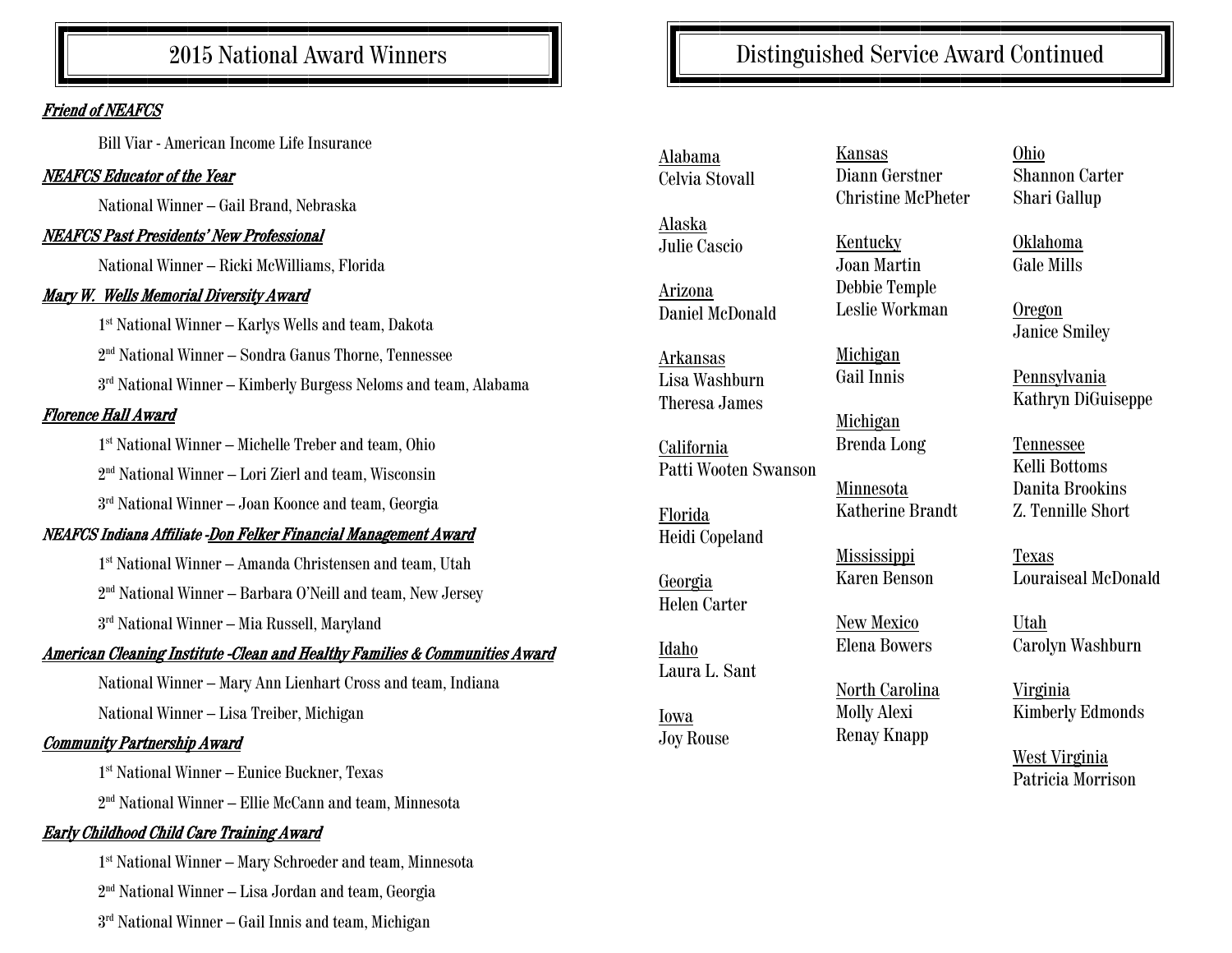# 2015 Excellence Award

# *Sponsored by ConAgra*

Arkansas Debra DeRossitte Kris Elliott

Florida Stephanie Toelle

Georgia Terri Black Rachel Hubbard

Idaho Marnie Spencer

Kansas Mary Sullivan

Kentucky Nancy Kelley Judith O'Bryan Vicki Wynn

Michigan Joyce McGarry Minnesota Sara Croymans

Mississippi Teresa Lyle

Nebraska Alice Henneman

North Carolina Lori Ivey

Ohio Cynthia Shuster Treva Williams

Oklahoma Radonna Sawatzky

Tennessee Sondra Ganus Thorne Brenda Shadden

Utah Ann Henderson

#### Environmental Education Award

1 st National Winner – Christa Campbell and team, Georgia 2 nd National Winner – Judith Kovach, Tennessee

#### Extension Housing Outreach Award

National Winner – Teresa Clark-Jones and team, Michigan National Winner – Keishon Thomas and team, Georgia

#### Family Health and Wellness Award

 st National Winner – Stephanie Derifield, Kentucky nd National Winner – Karen DeZarn and team, Texas rd National Winner – Julie Garden-Robinson and team, North Dakota Food Safety Award st National Winner – Lorrie Coop, Texas nd National Winner – Laura White-Brown and team, Kentucky Human Development/Family Relationships st National Winner – Cheryl Kaczor and team, West Virginia nd National Winner – Cindy Conner and team, Oklahoma rd National Winner – Whitney Morrow, Kentucky Marketing Package Award st National Winner – Joan Koonce and team, Georgia nd National Winner – Dana Lester and team, West Virginia

3 rd National Winner – Pamela Turner and team, Georgia

#### Program Excellence Through Research Award

1 st National Winner – Christopher Sneed, Tennessee

2 nd National Winner – Nozella Brown, Kansas

3 rd National Winner – Patricia Brinkman and team, Ohio

#### School Wellness Award

1 st National Winner – Terri Black and team, Georgia

2 nd National Winner – Laura Petty and team, Texas

3 rd National Winner – Lorrie Coop and team, Texas